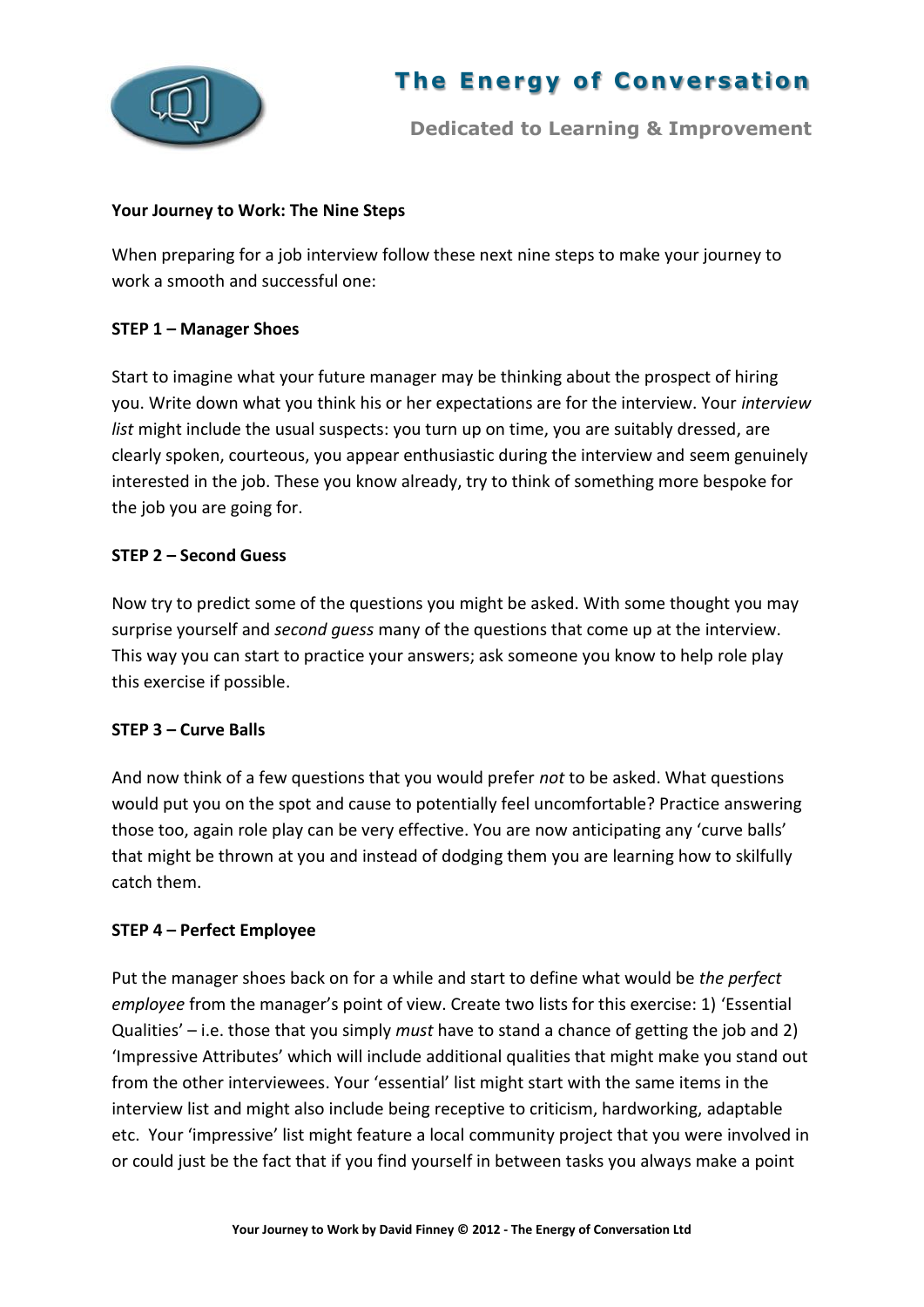of asking those around you if they need any help. Include as many items as possible in both lists.

# **STEP 5 – Super Critic**

For the next phase write down your weaknesses and worst qualities. Don't beat yourself up too much but be very honest in this self-assessment. Your interviewer may well want to know how you intend to make improvements in your areas of weakness, so be a super critic and ask yourself 'what can I do to improve this going forward?' and produce a good answer. Again practice saying the answer out loud until it feels more comfortable.

# **STEP 6 – Super Me**

Now talk out loud for a few minutes about your strengths and best qualities. Do it with confidence but in a fairly 'matter of fact' way. Although you might want to avoid clichés such as 'trustworthy', 'hard-working' and 'reliable' etc.; do include these if they are true! But don't over-emphasise them or spend too long talking about qualities that might be expected of you anyway, just include them as part of a list. Spend more time on those special qualities that you have. If this proves difficult – i.e. you are not sure about your special qualities - ask someone you know and trust to help you out.

# **STEP 7 – Case Studies**

This step is about coming up with very real and specific examples that back up your strengths. This is very important so that when you are asked (for example) to illustrate a time when you showed 'good leadership' or demonstrated 'good organisational skills' you have a readily prepared case study that backs up your strength.

# **STEP 8 – Cool Observations**

Visit the company's website and make one cool observation about them and remember it. Keep it in your 'back pocket' during the interview – in other words produce this observation at an opportune moment – e.g. "I noticed on your website you have developed your own quality system which stood out to me as my understanding of quality management is that it helps to ensure that customers get a consistently good service". While on the company's website think of a great question to ask during the interview which may be linked to the observation – e.g. "I noticed on your website you have developed your own quality system – could you tell me a little more about that?" Another might be "If you were to choose me for this position, what is the most important quality I should demonstrate in my role?"

## **STEP 9 – Profile Check**

Take a close look at your CV and have one last think about how you might have come across in your written application (before the interview) and what the interviewer may choose to